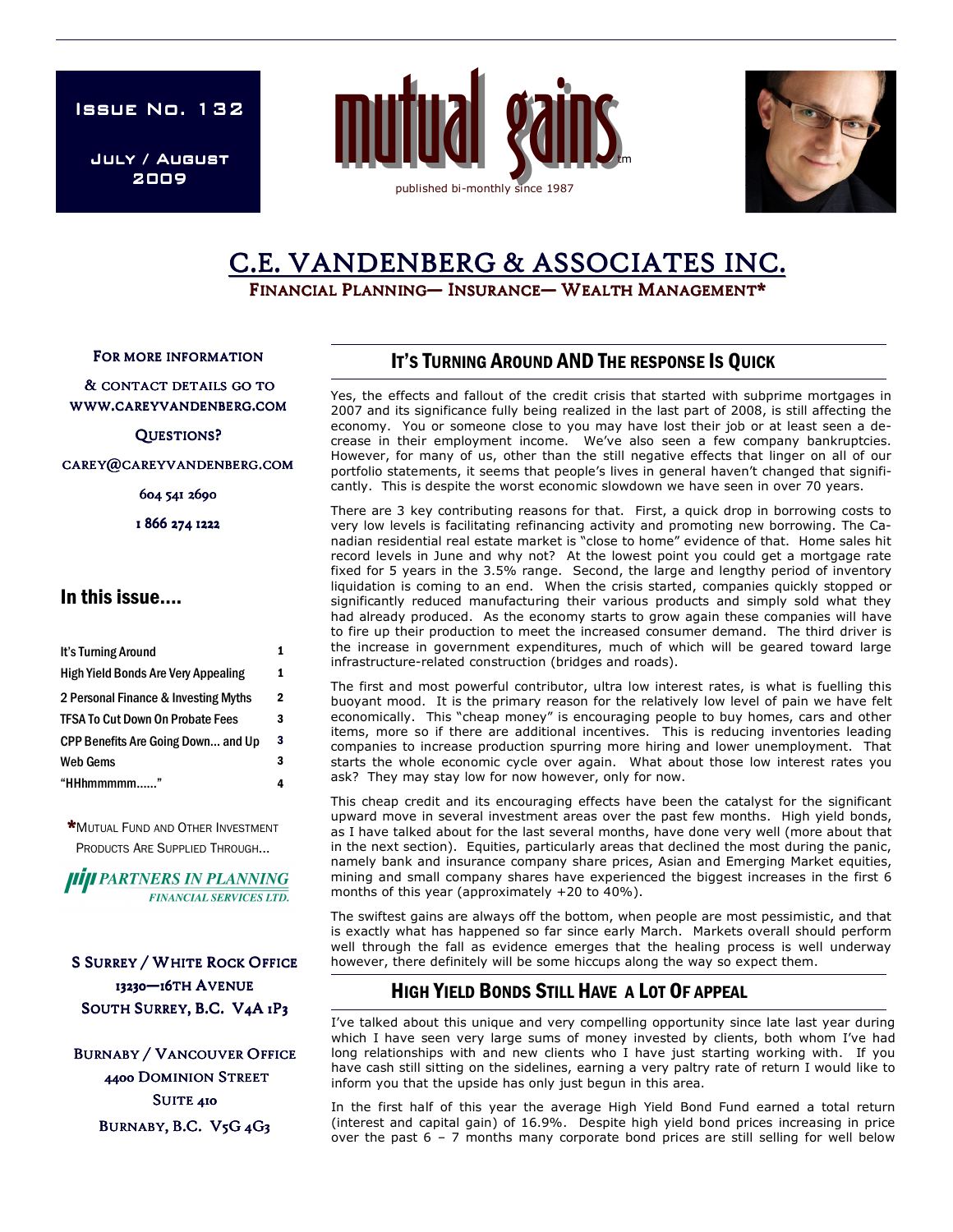their par (maturity) value and paying very healthy rates of interest because of that.

The chart on the right shows the historic interest rate "spreads" between government bonds and high yield bonds. This is the amount of extra interest that a high yield bond earns over a government bond. As you can see the "spread" hit an extreme high at the end of 2008. It is still very high by historic standards compared to other peaks in the recessions of the past (1990 and 2000— 2002). From that we can conclude that we are only at the beginning of very favourable returns for anyone who holds a diversified portfolio of high yield bonds.

As of July 31st 2009 interest rate spreads on high yield bonds was 852 basis points. In other words, as an example, if government bonds were paying interest at 3%, corporate bonds on average were paying 11.52%.

The biggest reason these bonds are paying

**High Yield Credit Spread & Relative Premium**



**Source: Merrill Lynch, U.S. High Yield Master II Index & U.S. Treasuries 5 -10 Years Index**

such a high interest rate is simply because you can buy corporate bonds at less than their par (maturity) value. This discount is there because people are still concerned with bankruptcy risk. However, bankruptcy risk has been greatly reduced with the passage of time and the various government interventions.

Corporate Bond prices are up however virtually all are still selling for less than what you would get if held to maturity (par value). In the month of June alone bond prices have climbed to 80.27 from their June end prices of 76.47%. In other words, bonds that, when they mature will pay out \$100 are still selling for a discount. This means continuing price appreciation for buyers of high yield bonds along with a very healthy interest rate while you hold them.

Most investment managers that specialize in this area still see a great opportunity in High Yield Bonds. The average "Yield To Maturity" of the Index is approximately 12% which means the stage is set for potential returns in the low teens over the next  $2 - 4$  years.

#### "We will be able to get quite powerful returns" Frank Naylor, Head of Investments at Hermes Pension

#### Fund Management manager of BT Pension Scheme, largest pension fund in the UK

Sources: Invesco Trimark, MFC (Manulife) Global Investment Management

### 2 MYTHS ABOUT PERSONAL FINANCE AND INVESTING

There are a number of misconceptions, fantasies and half-truths about getting ahead financially. Much of these myths are fed stealthily to us by the wild west of the internet and other information sources. These messages are dripped onto our minds and seep in over time, eventually leading us to believe them as the absolute truth. Here are 2 of them:

#### Myth 1: Your investment performance is the main factor in the growth of your RRSP.

Reality: False. Your investment portfolio's performance is the one factor over which we have the least control. The best way to increase your retirement kitty is more elementary and something you do have control over. Spend Less, save more.

Let's say you earn \$50,000 a year and save 5% of your salary annually. Each year, you get a 4% raise. If your portfolio earns 10% a year, you'll have \$651,000 in 30 years. Equities have averaged 10% or more a year in the very long term (US indexes, BusinessInsider.com). But the long term includes long stretches of poor performance. If you really need \$651,000 to retire, you shouldn't bank on a 10% annual return. Better to assume a smaller return and save more rather than spending your efforts trying to get that hot investment which in fact can actually be detrimental to your financial well being.

#### "I will admit that I was a mall rat at one time. I lived to find bargains. I loved going to the mall and hunting for sales. But

then I had an epiphany. I realized that you never save when you spend."

#### Michelle Singletary, Personal Finance, Washington Post

#### Myth: The more I know about investments, the less likely I am to fall for scams.

Reality: A study by Wise & Healthy Aging found the opposite was true for investors who fell prey to fraud. Victims tended to be more financially literate than non-victims. Why? Possibly because victims are often knowledgeable enough to feel confident about investing but not enough to detect scams.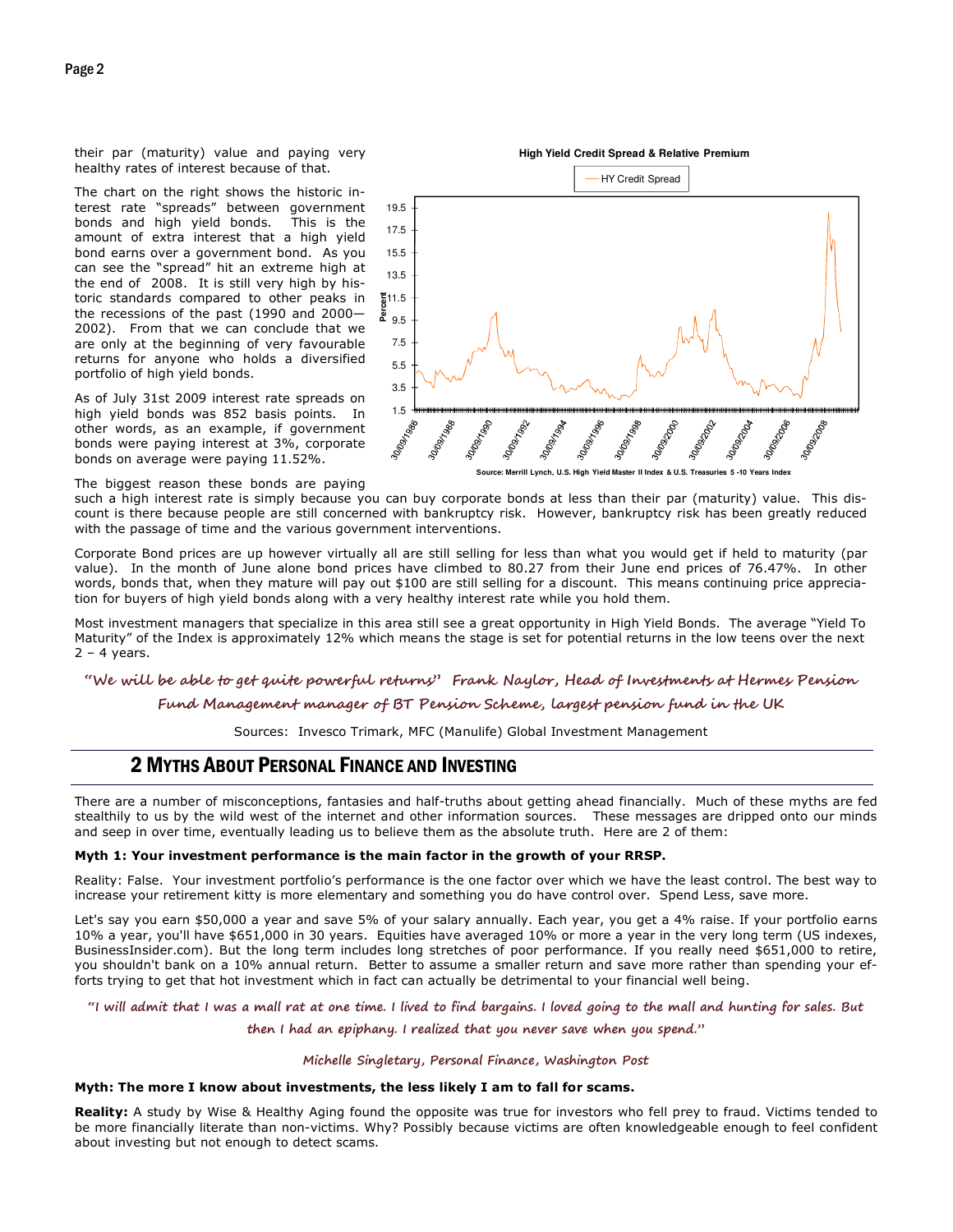## TFSA—NAMING A BENEFICIARY CAN SAVE YOU PROBATE FEES

With an RRSP or RRIF you can name a beneficiary on your plan. So is the case with a TFSA\*. If a beneficiary is named on a TFSA, the money will bypass the estate and be paid directly to the beneficiary. This means no probate fees (tax) will be paid which is particularly important in B.C. and Ontario as they have the highest probate fees in the country.

In the short term, there is no huge monetary benefit to naming a beneficiary on your TFSA... in the short term. As an example, if someone in B.C. were to die in 2009, the \$5,000 that isn't put in a TFSA would mean probate fees of 1.4% or \$70. However, assuming you put \$5,000 per year of money (ie existing investments) into a TFSA, over the long term the probate fee tax savings will snowball.

How can you use the TFSA most effectively if you plan on accumulating money in your TFSA long term? When long term growth investments, dividends, high interest investments etc (ie equity mutual funds, high yield bonds, principal protected notes etc) rather than paltry earning bank deposits are used inside the TFSA, the snowball "snowballs" that much faster. The tax and probate fee savings are that much greater.

 \*So far only 4 provinces and one territory (Alberta, B.C., Nova Scotia, PEI and NWT) allow beneficiary designations on TFSA's. Ontario and the Yukon should soon be also.

### CPP BENEFITS ARE GOING DOWN FOR SOME, UP FOR OTHERS

Before I get a flurry of calls, I want to point out that if you are already receiving CPP, your monthly income will not change. The following applies to those retiring in the next few years…. Or later.

I have said before in these pages and to many clients over the years, that there is an actuarial advantage to taking your CPP early. This advantage however will be disappearing in 2011.

If you are planning to retire after 2010 you will be getting less than what you may have originally expected. That is if you are retiring before age 65. On the other hand, if you plan on retiring after 65, you will be getting more.

CPP benefits are benchmarked by an age 65 retirement. They are currently reduced by 0.5% for every month before age 65 you start collecting your CPP. If you expected \$908.75 per month from CPP at age 65, for every year you start collecting, you will get 6% less (0.5% x 12 months). So, after 2010, if you start collecting CPP on your 64<sup>th</sup> birthday rather than at 65, you will get \$854 per month rather than \$908.75. The annual percentage reduction will now by 7.2% for each year you take your CPP early. At age 60 the total reduction will be 36% rather than 30% (\$6,979 per year rather than the now, \$7,633).

On the other hand there is an increased incentive to collect your CPP after your 65<sup>th</sup> birthday. For those, the benefits will be increased by 0.6% for every month they wait to collect. Wait until age 70 to collect your CPP and you will be getting 42% more rather than 30% with today's rules (\$15,485 per year rather than \$14,177).

Also, it used to be that you had to stop working for 2 months before you started collecting your CPP. That will not be the case after 2010.

### WEB GEMS

GOOGLE EARTH — In this age of technology everybody "Googles" but a much fewer number of people use Google Earth. Www.earth.google.com allows you to really see a specific location, any where in the world. It is a satellite picture of any place on earth. To illustrate, Cheryl and I had some friends of ours visit from Sprucegrove, Alberta a few years ago. They came around into our back yard and exclaimed, "That's what that big round blue thing was that we saw on Google Earth". That blue thing was a 18' round above ground pool. Most recently, I've been seeing how the topography on the San Juan islands look. I'd like to do some cycling there. In my reading I found that Orcas Island is the most challenging so I typed in "Orcas Island, Washington" and Google Earth zoomed in. With a bit of tweaking and I got a good sense of how the island's hills and valley's looked from various angles. I now know what I'm in for.

ULTRAMON— This isn't actually a website to use but rather software you can download. A while back we upgraded our office monitors to 22". Most recently however, I in particular, was finding that I needed more monitor screen space. Rather than get rid of my perfectly good 22" monitor I simply bought a second monitor. Downloading the Ultramon software at www.realtimesoft.com/ultramon/ allowed me to use the 2 monitors side by side, seamlessly. It feels like having one monitor but frankly, this is better. Also, it's cheaper to buy 2 modest sized monitors than 1 very large one. One caveat though. You do need special hardware installed in your computer to run 2 monitors on 1 computer. So, if you are in the market for a new computer, ask if it has that capability. I've found Dell to be a great help in that regard.

BERKSHIRE HATHAWAY— A few years ago I took a flight to Omaha, Nebraska to attend the AGM of BH. Warren Buffett, as always was readily willing to dispense advice and wisdom from his seat, taking sips of his Cherry Coke while a question was asked. There is lots of wisdom to be gleaned from the World's richest and most successful investor. Much of it has been written down in his annual "Letter To Shareholders". You can find these at www.berkshirehathaway.com which is a very bare bones website. Simple and cost effective, just like Warren himself. I've read a couple of the Annual Reports over the years however I've been recently distracted by the reading of "The Snowball: Warren Buffett and The Business of Life".